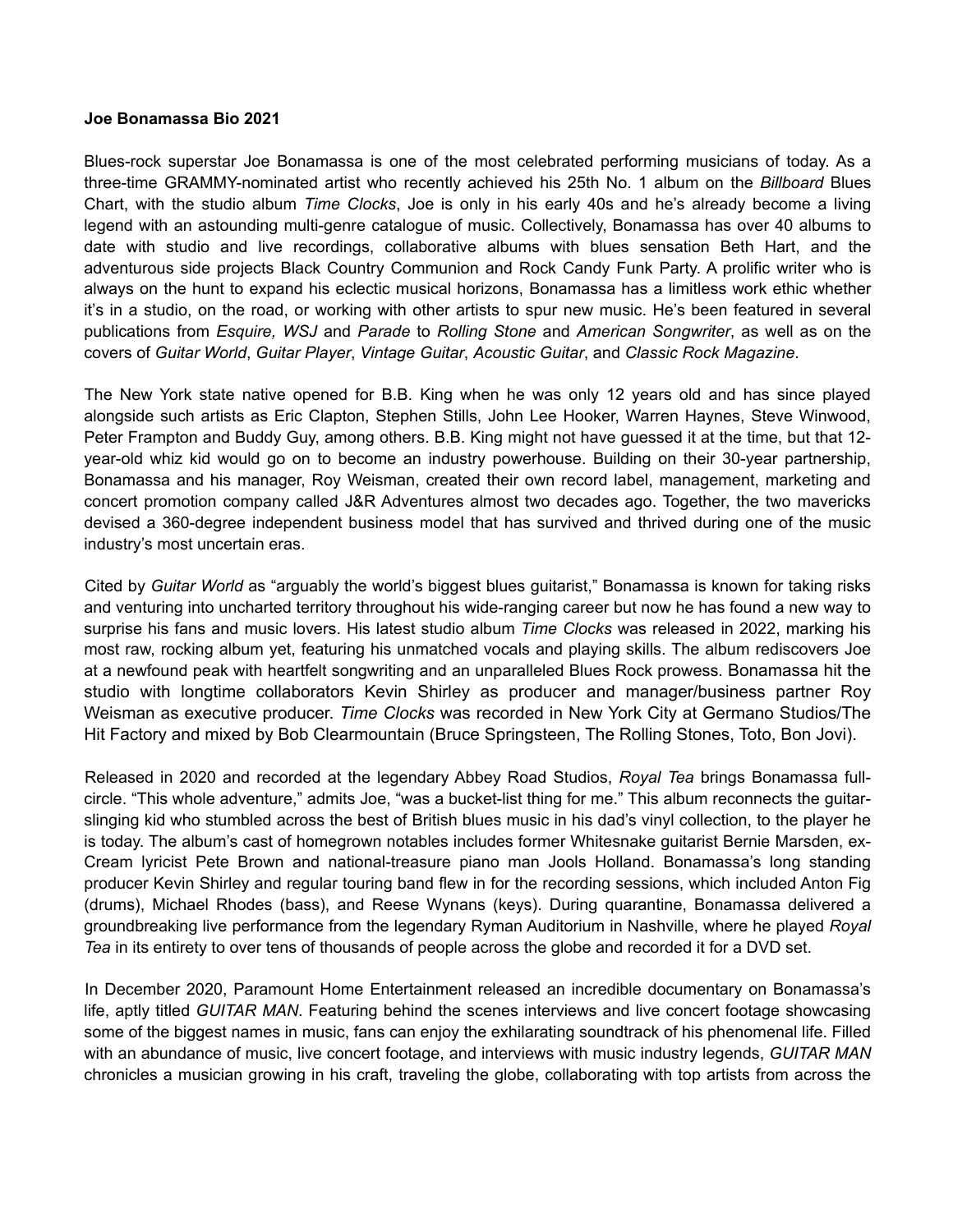world of music, and ascending to the heights of inevitable success. The film delivers a deeply personal insider's look into Bonamassa's life like never before.

Joe also runs a non-profit organization called Keeping the Blues Alive Foundation, whose mission is to promote and sustain music education and blues music by funding scholarships and providing music education resources to schools in need. To date, the non-profit has funded schools and teachers with over \$1 Million and has positively impacted 70,000 students all across the country. Bonamassa hosts an annual Music Festival cruise "Keeping The Blues Alive At Sea" which has sold out the last 6 years since its inception and has become a favorite among his fans and music lovers alike. The highly-anticipated next cruise is set to sail in 2022 and is already sold out after being postponed due to the pandemic.

Since COVID-19 has changed the ways of the world, Bonamassa has been working hard to raise money for musicians affected by the crisis, by creating the **Fueling Musicians program**. The initiative is an emergency relief plan designed to support musicians by providing immediate cash payments for essential living expenses of \$1,500 to help them stay afloat and get back on the road again when it is safe. To date, they've raised over \$475,000 and distributed money to over 300 artists. Bonamassa's desire to create this program came to him while under stay-at-home orders. Joe kept thinking of his past struggles as a touring musician trying to make it on his own, and how much more difficult the current situation is for artists whose futures are now uncertain. "Right now, the music industry has been brought to its knees," explains Joe Bonamassa. He recognizes that to truly support these artists, necessary funding will be crucial to maintain their livelihoods during the crisis, as well as helping them get back on the road when live music events are permitted.

While waiting for the green light to tour, Bonamassa has been staying busy with his successful new video interview series "**Live From Nerdville**" where he has interviewed a wide array of guests ranging from renowned musicians, industry leaders and legendary entertainers, including Dion, Paul Stanley, John Oates, Brad Paisley, Jeff Garlin, Ben Folds, and featuring Peter Frampton as the 50th episode featured guest. The show is gearing up for its 3rd season and is broadcasted and promoted on all of Joe's social media platforms to his more than 5 million fans as well as on all podcasting platforms.

In June 2020, Bonamassa released music icon **Dion**'s new album *Blues With Friends* on he and his Manager Roy Weisman's new record label **Keeping The Blues Alive Records** and Dion's first single "Blues Comin' On" also features Bonamassa on slide guitar. Last year, Bonamassa teamed up to produce Chicago's Queen of Guitar, **Joanna Connor**, for her latest album *4801 South Indiana Avenue*, which released February 26, 2021 on KTBA Records. Joanna shares the special memory of working with Bonamassa: "I remember asking Joe point-blank, 'Out of all the guitar players in the world why me?' He said, "Because you have an intensity about your playing that most people don't have. As a matter of fact, I wish I had some of that in myself where you just let it go, and you don't even think about it." Both albums debuted at No. 1 on the *Billboard* Blues Charts and Joe plans to produce and release more artists on the KTBA label this year.

Bonamassa is an enthusiastic live performer, and his shows are one of the biggest parts of his career. *Pollstar* listed him as having one of the highest-grossing ticket sales in the world. His tours have sold out iconic venues across the globe, including Red Rocks Amphitheatre in Morrison, CO, The Greek Theatre in Los Angeles, CA, Radio City Music Hall in NYC and Ryman Auditorium in Nashville, TN. He's typically on the road about 200 days out of the year, and when he's not on stage, he's fully committed to crafting the most intricate, diversified new music to share with his audiences and fans.